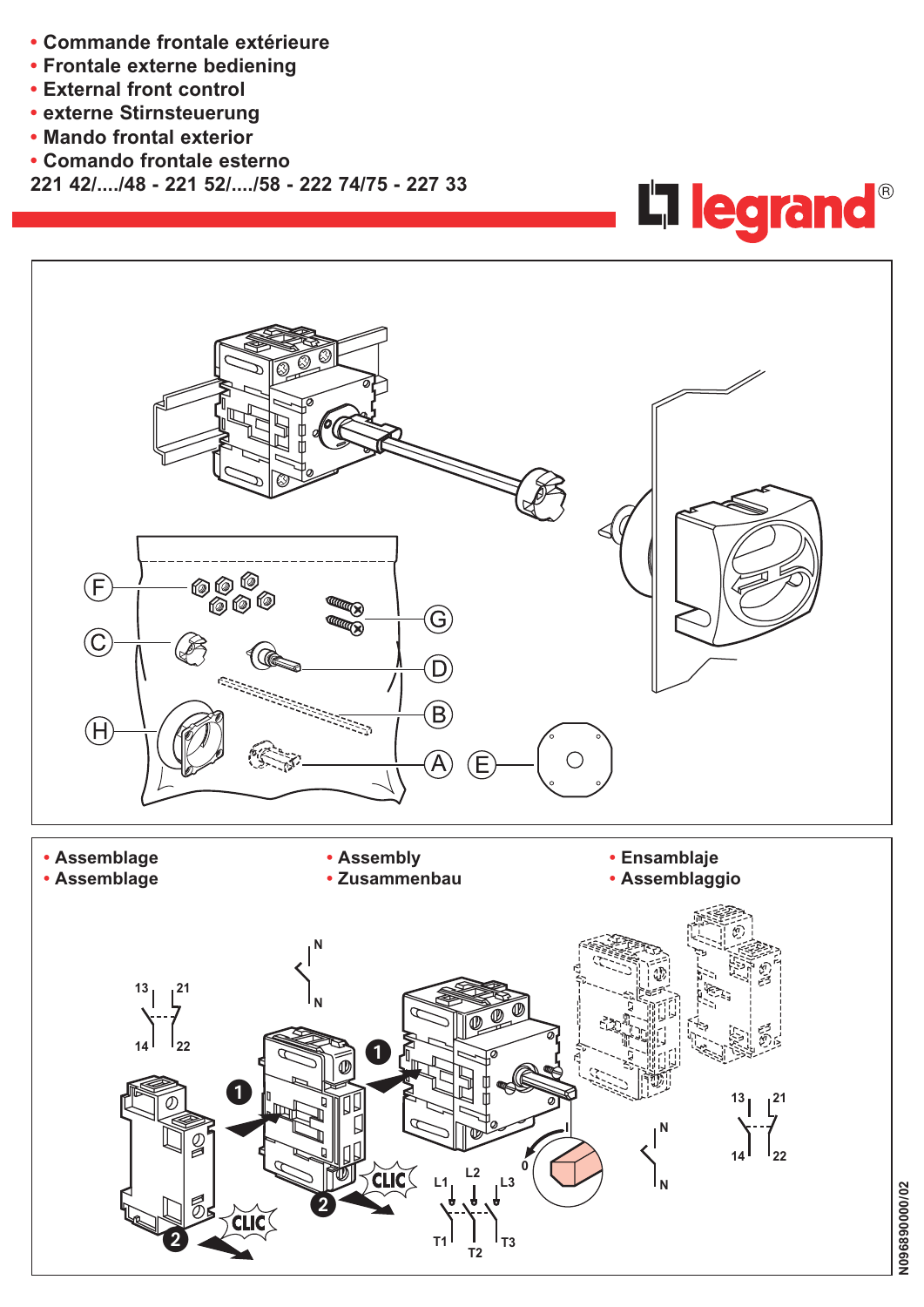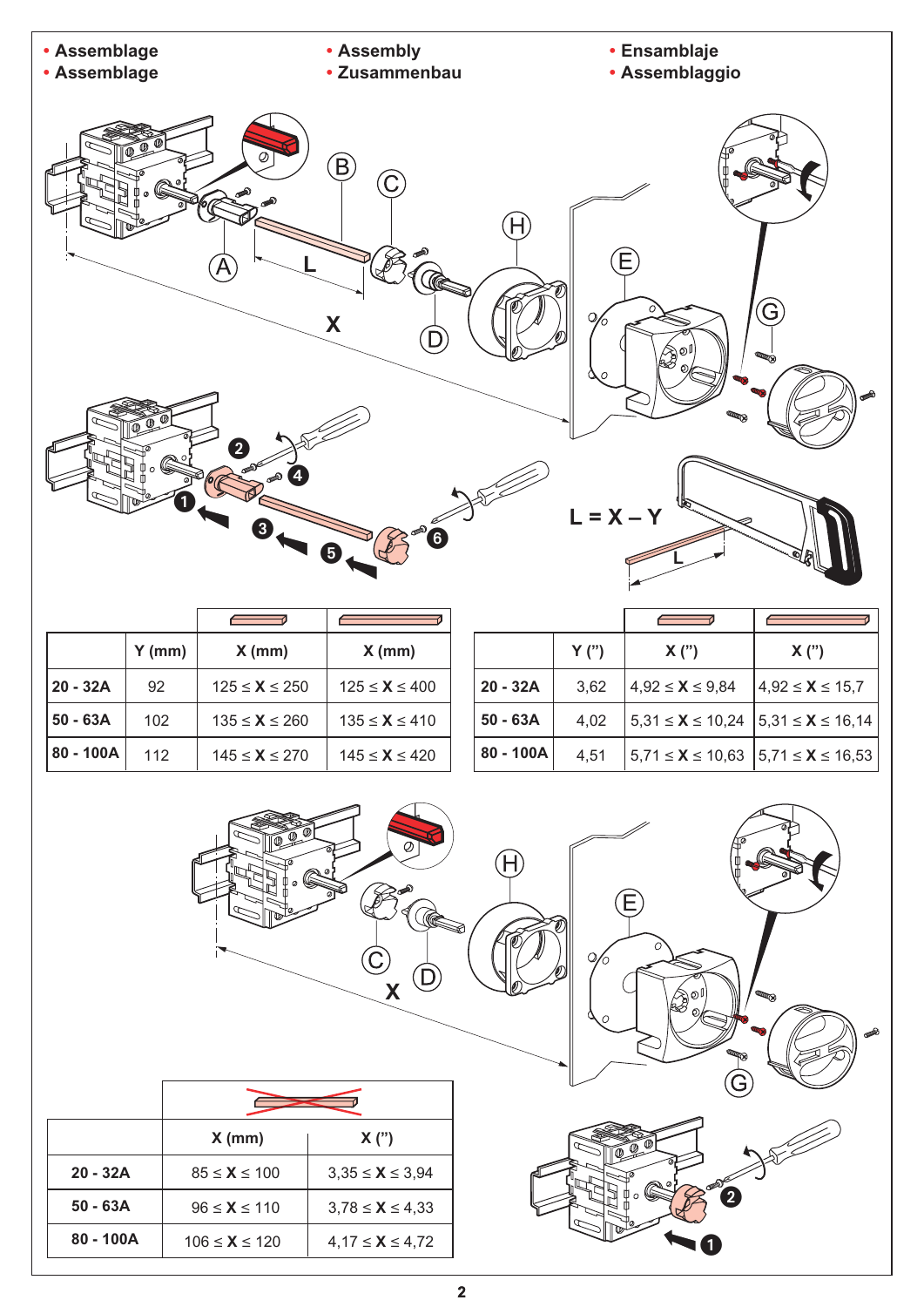

• Ogni spostamento del morsetto (montaggio ad incasso o sporgente ) deve essere eseguito dopo avere svitato completamante le viti.